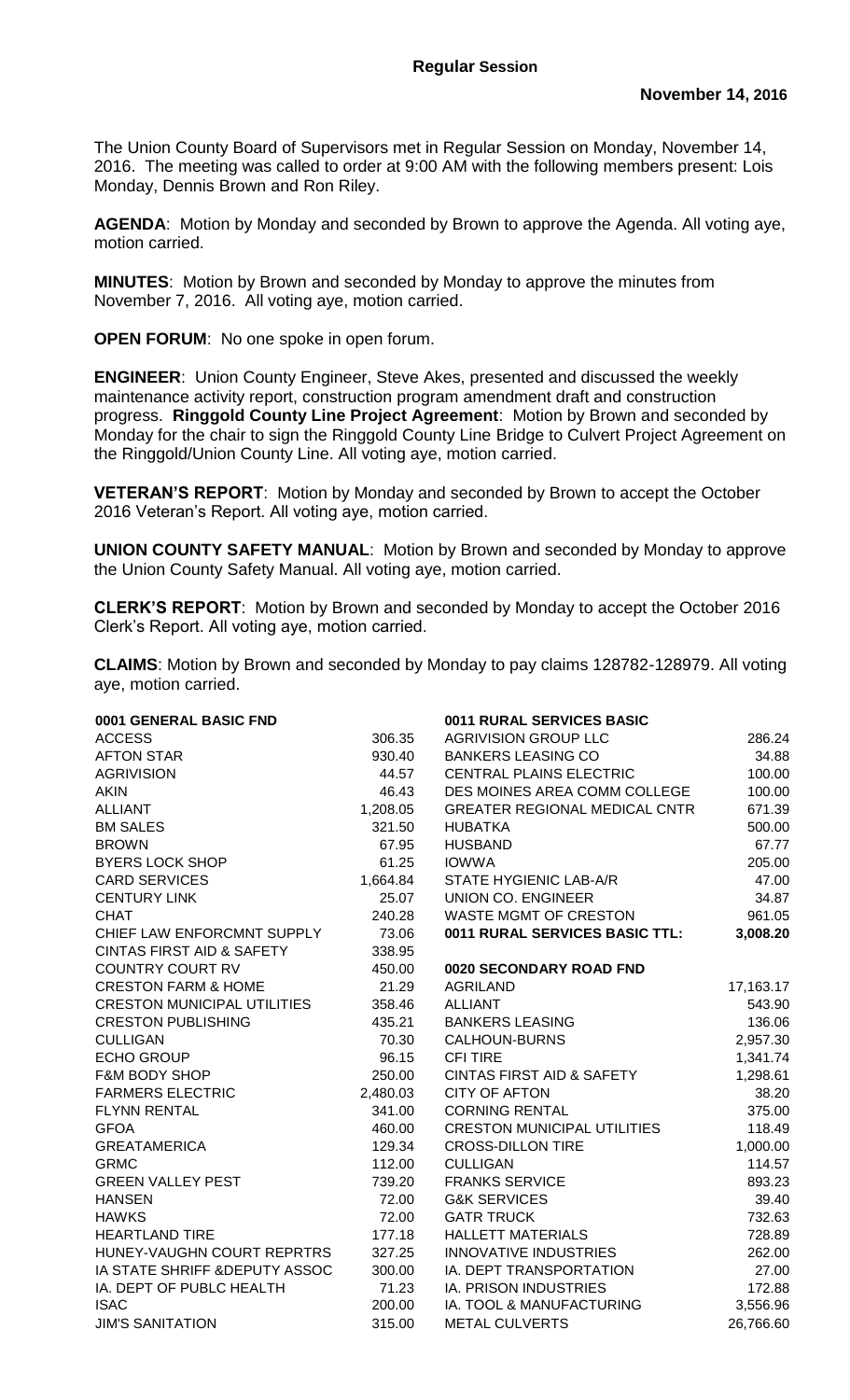| LAUER                          | 14.40            | MID COUNTRY MACHINERY                               |
|--------------------------------|------------------|-----------------------------------------------------|
| <b>LYNAM LAWN CARE</b>         | 1,169.05         | <b>MURPHY TRACTOR &amp; EQUIP</b>                   |
|                                |                  | <b>NAPA</b>                                         |
| <b>MAIL SERVICES</b>           | 353.40           |                                                     |
| MC/ISSB                        | 270.45           | NORSOLV SYSTEMS                                     |
| <b>MEYER LABORATORY</b>        | 228.00           | PRECISION DOOR                                      |
| <b>MILLER</b>                  | 150.00           | <b>QUALITY GLASS</b>                                |
| MMIT                           | 3.44             | RAMADA                                              |
| <b>NACO</b>                    | 450.00           | <b>RED OAK WELDING</b>                              |
|                                |                  |                                                     |
| <b>O'DANIELS</b>               | 112.00           | <b>SCC NETWORKS</b>                                 |
| <b>OFFICE MACHINES</b>         | 605.72           | <b>SCHILDBERG</b>                                   |
| PETERSEN COURT REPORTERS       | 87.40            | <b>SIRWA</b>                                        |
| <b>PJGREUFE &amp; ASSOC</b>    | 1,500.00         | <b>TRUE VALUE</b>                                   |
| POKORNY BP                     | 59.18            | UNITED FARMERS COOP                                 |
| POLK CO. MEDICAL EXAMINER      | 267.80           | <b>UNITY POINT</b>                                  |
|                                |                  |                                                     |
| POLK CO. SHERIFF               | 97.68            | <b>US CELLULAR</b>                                  |
| POWERS FUNERAL HOME            | 1,000.00         | <b>ZIEGLER</b>                                      |
| RINGGOLD CO. SHERIFF           | 8,240.00         | 0020 SECONDARY ROAD FND TTL:                        |
| <b>SERVICE TECHS</b>           | 206.88           |                                                     |
| SHRED-IT                       | 70.14            | 2010 CO-OP URBAN RENEWAL DEBT                       |
| <b>SIDDENS</b>                 | 25.00            | <b>BANKERS TRUST COMPANY</b>                        |
|                                |                  |                                                     |
| <b>SIRWA</b>                   | 70.62            | 2010 CO-OP URBN RENWL DEBT TTL:                     |
| <b>STATE MEDICAL EXAMINER</b>  | 3,789.00         |                                                     |
| <b>SUMMIT HOUSE APARTMENTS</b> | 450.00           | <b>2020 CO. DEBT FND</b>                            |
| SUNSET LAW ENFORCEMENT         | 1,377.51         | <b>BANKERS TRUST COMPANY</b>                        |
| <b>SUPREME CLEANERS</b>        | 140.25           | 2020 CO. DEBT FND TTL:                              |
| THE TONER PLACE                | 182.50           |                                                     |
|                                |                  |                                                     |
| <b>TIMBER MANAGEMENT</b>       | 180.00           | <b>4000 EMERGNCY MANAGEMENT FND</b>                 |
| <b>UNION CO. ENGINEER</b>      | 215.92           | <b>MEDIACOM</b>                                     |
| UNION CO. EXTENSION            | 105.00           | VISA/ISSB                                           |
| UNION CO. LEC FND              | 2,958.15         | <b>4000 EMRGNCY MANGEMNT FND TTL</b>                |
| <b>US AUTOFORCE</b>            | 469.68           |                                                     |
| <b>US CELLULAR</b>             | 235.71           | <b>4003 EMPOWERMENT</b>                             |
|                                |                  | <b>CREATIVE BEGINNINGS</b>                          |
| VISA/ISSB                      | 105.05           |                                                     |
| <b>WALMART</b>                 | 1,500.00         | <b>DISCOVERY KIDS</b>                               |
| <b>WAYNE CO. HOSPITAL</b>      | 289.36           | EAST UNION COMM SCHOOLS                             |
| <b>WINDSTREAM</b>              | 291.02           | <b>MATURA</b>                                       |
| <b>WOLFE</b>                   | 72.00            | RINGGOLD CO. CHILD CARE                             |
|                                |                  |                                                     |
|                                |                  |                                                     |
| <b>XEROX BUSINESS SERVICES</b> | 1,150.00         | RINGGOLD CO. PUBLIC HEALTH                          |
| 0001 GENERAL BASIC FND TTL:    | 41,298.65        | <b>SICKELS</b>                                      |
|                                |                  | SOUTHERN IA. TROLLEY                                |
| 0002 GENERAL SUPPLEMENTAL      |                  | <b>SWCC</b>                                         |
| <b>ADAMS</b>                   | 238.50           | TAYLOR CO. PUBLIC HEALTH                            |
| <b>AFTON METHODIST</b>         | 125.00           | TRINITY LUTHERAN PRESCHOOL                          |
|                                | 396.12           |                                                     |
| <b>AFTON STAR</b>              |                  | <b>4003 EMPOWERMENT TTL:</b>                        |
| AMERICAN HOME FINDING          | 1,446.15         |                                                     |
| <b>AMMON</b>                   | 148.00           | <b>4004 LAW ENFORCEMENT CENTER</b>                  |
| <b>ARC</b>                     | 87.59            | <b>AKIN</b>                                         |
| ARISPE UNITED METHODIST        | 125.00           | <b>ALLIANT</b>                                      |
| <b>BENEDICT</b>                | 148.00           | <b>COUNSEL OFFICE</b>                               |
| <b>BODEN</b>                   | 91.35            | <b>CRESTON PUBLISHING</b>                           |
|                                |                  |                                                     |
| <b>BURKHALTER</b>              | 189.00           | <b>EXCEL MECHANICAL</b>                             |
| <b>CARTER</b>                  | 238.50           | <b>FIRST COMMUNICATIONS</b>                         |
| CENTRAL IA. DETENTION          | 642.00           | <b>GREEN VALLEY PEST</b>                            |
| <b>CLARK</b>                   | 186.00           | MC/ISSB                                             |
| <b>CREST BAPTIST</b>           | 125.00           | <b>MEDIACOM</b>                                     |
| <b>CRESTON PUBLISHING</b>      | 700.00           | <b>OFFICE MACHINES</b>                              |
| <b>DENTON</b>                  | 152.00           | <b>O'KEEFE ELEVATOR</b>                             |
|                                |                  |                                                     |
| <b>DERRICK</b>                 | 148.00           | <b>TRUE VALUE</b>                                   |
| <b>DILLINGER</b>               | 180.00           | UNION CO. AUDITOR                                   |
| <b>DREY</b>                    | 148.00           | <b>WINDSTREAM</b>                                   |
| <b>DROTTZ</b>                  | 174.50           | <b>4004 LAW ENFORCMNT CENTER TTL:</b>               |
| <b>EYBERG</b>                  | 259.20           |                                                     |
| <b>FARGO</b>                   | 166.50           | 4100 CO. ASSESSMENT EXPENSE                         |
| <b>FLAM</b>                    | 243.00           | MC/ISSB                                             |
|                                |                  |                                                     |
| <b>GILE</b>                    | 148.00           | 4100 CO. ASSESSMENT EXPNSE TTL:                     |
| <b>HUBATKA</b>                 | 263.25           |                                                     |
| <b>HUEWE</b>                   | 166.50           | <b>4150 SOUTHERN HILLS REGION</b>                   |
| <b>HUFFMAN</b>                 | 184.50           | <b>CENTURY LINK</b>                                 |
| <b>HUGHES</b>                  | 189.00           | <b>CHOICE</b>                                       |
| <b>HYSELL</b>                  | 84.20            | <b>COUNTRY HAVEN</b>                                |
|                                | 112.00           |                                                     |
| <b>IDE</b>                     |                  | <b>CROSSROADS</b>                                   |
| <b>IMWCA</b>                   | 6,495.00         | <b>IMWCA</b>                                        |
| <b>LANG</b><br><b>LOOMIS</b>   | 148.00<br>333.00 | <b>INNOVATIVE INDUSTRIES</b><br><b>NEW HORIZONS</b> |

| LAUER                                       | 14.40                | MID COUNTRY MACHINERY                                  | 1,219.86               |
|---------------------------------------------|----------------------|--------------------------------------------------------|------------------------|
| LYNAM LAWN CARE                             | 1,169.05             | <b>MURPHY TRACTOR &amp; EQUIP</b>                      | 164.10                 |
| <b>MAIL SERVICES</b>                        | 353.40               | <b>NAPA</b>                                            | 13,764.10              |
| MC/ISSB                                     | 270.45               | NORSOLV SYSTEMS                                        | 149.95                 |
| <b>MEYER LABORATORY</b>                     | 228.00               | PRECISION DOOR                                         | 6,154.00               |
| MILLER                                      | 150.00               | <b>QUALITY GLASS</b>                                   | 75.00                  |
| MMIT                                        | 3.44                 | <b>RAMADA</b>                                          | 123.20                 |
| <b>NACO</b>                                 | 450.00               | <b>RED OAK WELDING</b>                                 | 125.95                 |
| <b>O'DANIELS</b>                            | 112.00               | <b>SCC NETWORKS</b>                                    | 39.86                  |
| <b>OFFICE MACHINES</b>                      | 605.72               | <b>SCHILDBERG</b>                                      | 33,837.08              |
| PETERSEN COURT REPORTERS                    | 87.40                | <b>SIRWA</b>                                           | 19.00                  |
| <b>PJGREUFE &amp; ASSOC</b>                 | 1,500.00             | <b>TRUE VALUE</b>                                      | 3.98                   |
| POKORNY BP                                  | 59.18                | UNITED FARMERS COOP                                    | 184.84                 |
| POLK CO. MEDICAL EXAMINER                   | 267.80               | <b>UNITY POINT</b>                                     | 74.00                  |
| POLK CO. SHERIFF                            | 97.68                | <b>US CELLULAR</b><br><b>ZIEGLER</b>                   | 69.01                  |
| POWERS FUNERAL HOME<br>RINGGOLD CO. SHERIFF | 1,000.00<br>8,240.00 | 0020 SECONDARY ROAD FND TTL:                           | 4,819.49<br>119,090.05 |
| <b>SERVICE TECHS</b>                        | 206.88               |                                                        |                        |
| SHRED-IT                                    | 70.14                | 2010 CO-OP URBAN RENEWAL DEBT                          |                        |
| <b>SIDDENS</b>                              | 25.00                | <b>BANKERS TRUST COMPANY</b>                           | 8,327.50               |
| <b>SIRWA</b>                                | 70.62                | 2010 CO-OP URBN RENWL DEBT TTL:                        | 8,327.50               |
| STATE MEDICAL EXAMINER                      | 3,789.00             |                                                        |                        |
| SUMMIT HOUSE APARTMENTS                     | 450.00               | 2020 CO. DEBT FND                                      |                        |
| SUNSET LAW ENFORCEMENT                      | 1,377.51             | <b>BANKERS TRUST COMPANY</b>                           | 105, 153. 75           |
| <b>SUPREME CLEANERS</b>                     | 140.25               | 2020 CO. DEBT FND TTL:                                 | 105,153.75             |
| THE TONER PLACE                             | 182.50               |                                                        |                        |
| TIMBER MANAGEMENT                           | 180.00               | <b>4000 EMERGNCY MANAGEMENT FND</b>                    |                        |
| UNION CO. ENGINEER                          | 215.92               | <b>MEDIACOM</b>                                        | 128.65                 |
| UNION CO. EXTENSION                         | 105.00               | VISA/ISSB                                              | 199.20                 |
| UNION CO. LEC FND                           | 2,958.15             | <b>4000 EMRGNCY MANGEMNT FND TTL:</b>                  | 327.85                 |
| US AUTOFORCE                                | 469.68               |                                                        |                        |
| US CELLULAR                                 | 235.71               | <b>4003 EMPOWERMENT</b>                                |                        |
| <b>VISA/ISSB</b>                            | 105.05               | <b>CREATIVE BEGINNINGS</b>                             | 300.00                 |
| WALMART                                     | 1,500.00             | <b>DISCOVERY KIDS</b>                                  | 659.00                 |
| WAYNE CO. HOSPITAL                          | 289.36               | <b>EAST UNION COMM SCHOOLS</b>                         | 2,400.00               |
| WINDSTREAM                                  | 291.02               | <b>MATURA</b>                                          | 1,723.53               |
| <b>WOLFE</b>                                | 72.00                | RINGGOLD CO. CHILD CARE                                | 705.00                 |
| XEROX BUSINESS SERVICES                     | 1,150.00             | RINGGOLD CO. PUBLIC HEALTH                             | 2,306.78               |
| 0001 GENERAL BASIC FND TTL:                 | 41,298.65            | <b>SICKELS</b>                                         | 3,798.16               |
|                                             |                      | SOUTHERN IA. TROLLEY                                   | 315.00                 |
| 0002 GENERAL SUPPLEMENTAL                   |                      | <b>SWCC</b>                                            | 11,055.38              |
| <b>ADAMS</b>                                | 238.50               | TAYLOR CO. PUBLIC HEALTH                               | 142.81                 |
| <b>AFTON METHODIST</b>                      | 125.00               | TRINITY LUTHERAN PRESCHOOL                             | 927.00                 |
| <b>AFTON STAR</b>                           | 396.12               | <b>4003 EMPOWERMENT TTL:</b>                           | 24,332.66              |
| AMERICAN HOME FINDING                       | 1,446.15             |                                                        |                        |
| AMMON                                       | 148.00               | <b>4004 LAW ENFORCEMENT CENTER</b>                     |                        |
| ARC                                         | 87.59                | <b>AKIN</b>                                            | 16.14                  |
| ARISPE UNITED METHODIST                     | 125.00               | <b>ALLIANT</b>                                         | 1,629.87               |
| <b>BENEDICT</b>                             | 148.00               | <b>COUNSEL OFFICE</b>                                  | 195.91                 |
| <b>BODEN</b><br><b>BURKHALTER</b>           | 91.35                | <b>CRESTON PUBLISHING</b>                              | 33.08                  |
| <b>CARTER</b>                               | 189.00<br>238.50     | <b>EXCEL MECHANICAL</b><br><b>FIRST COMMUNICATIONS</b> | 3,484.69<br>23.72      |
| CENTRAL IA. DETENTION                       | 642.00               | <b>GREEN VALLEY PEST</b>                               | 36.00                  |
| <b>CLARK</b>                                | 186.00               | MC/ISSB                                                | 63.78                  |
| <b>CREST BAPTIST</b>                        | 125.00               | <b>MEDIACOM</b>                                        | 135.90                 |
| <b>CRESTON PUBLISHING</b>                   | 700.00               | <b>OFFICE MACHINES</b>                                 | 141.31                 |
| <b>DENTON</b>                               | 152.00               | <b>O'KEEFE ELEVATOR</b>                                | 286.04                 |
| <b>DERRICK</b>                              | 148.00               | <b>TRUE VALUE</b>                                      | 11.47                  |
| <b>DILLINGER</b>                            | 180.00               | UNION CO. AUDITOR                                      | 69.00                  |
| <b>DREY</b>                                 | 148.00               | <b>WINDSTREAM</b>                                      | 813.31                 |
| <b>DROTTZ</b>                               | 174.50               | <b>4004 LAW ENFORCMNT CENTER TTL:</b>                  | 6,940.22               |
| <b>EYBERG</b>                               | 259.20               |                                                        |                        |
| <b>FARGO</b>                                | 166.50               | 4100 CO. ASSESSMENT EXPENSE                            |                        |
| <b>FLAM</b>                                 | 243.00               | MC/ISSB                                                | 753.55                 |
| <b>GILE</b>                                 | 148.00               | 4100 CO. ASSESSMENT EXPNSE TTL:                        | 753.55                 |
| <b>HUBATKA</b>                              | 263.25               |                                                        |                        |
| <b>HUEWE</b>                                | 166.50               | <b>4150 SOUTHERN HILLS REGION</b>                      |                        |
| <b>HUFFMAN</b>                              | 184.50               | <b>CENTURY LINK</b>                                    | 114.93                 |
| <b>HUGHES</b>                               | 189.00               | <b>CHOICE</b>                                          | 2,120.80               |
| <b>HYSELL</b>                               | 84.20                | <b>COUNTRY HAVEN</b>                                   | 10,062.60              |
| IDE                                         | 112.00               | <b>CROSSROADS</b>                                      | 14,375.00              |
| <b>IMWCA</b>                                | 6,495.00             | <b>IMWCA</b>                                           | 1,821.00               |
| LANG                                        | 148.00               | <b>INNOVATIVE INDUSTRIES</b>                           | 6,954.41               |
| <b>LOOMIS</b>                               | 333.00               | <b>NEW HORIZONS</b>                                    | 1,827.50               |